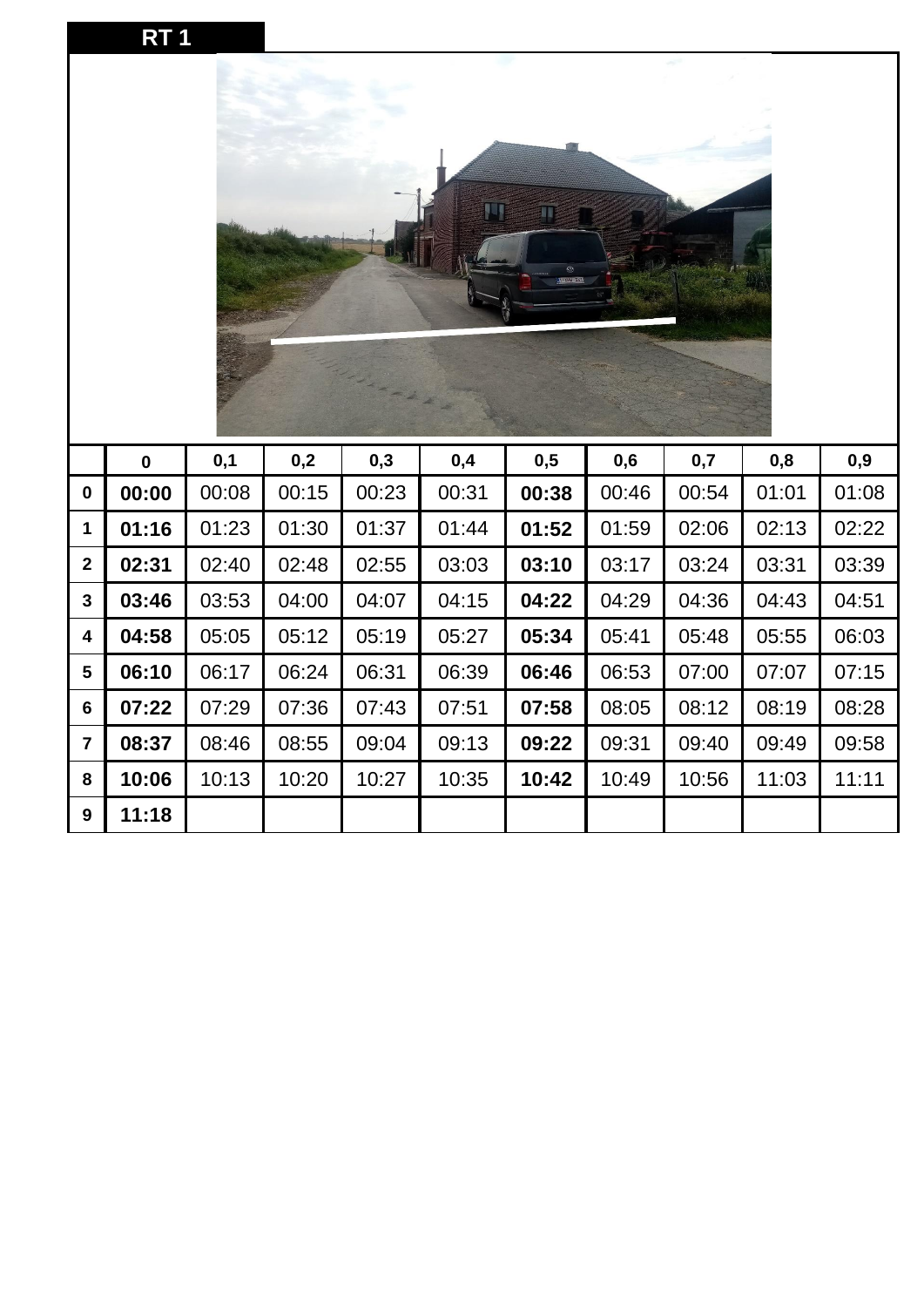|                  | <b>RT2</b> |       |       |       |       |       |       |       |       |       |
|------------------|------------|-------|-------|-------|-------|-------|-------|-------|-------|-------|
|                  |            |       |       |       |       |       |       |       |       |       |
|                  | $\pmb{0}$  | 0,1   | 0,2   | 0,3   | 0,4   | 0,5   | 0,6   | 0,7   | 0,8   | 0,9   |
| $\boldsymbol{0}$ | 00:00      | 00:07 | 00:14 | 00:22 | 00:29 | 00:36 | 00:43 | 00:50 | 00:58 | 01:05 |
| 1                | 01:12      | 01:19 | 01:26 | 01:34 | 01:41 | 01:48 | 01:55 | 02:02 | 02:10 | 02:17 |
| $\mathbf{2}$     | 02:24      | 02:31 | 02:38 | 02:46 | 02:53 | 03:00 | 03:07 | 03:14 | 03:22 | 03:29 |
| $\mathbf{3}$     | 03:36      | 03:43 | 03:50 | 03:58 | 04:05 | 04:12 | 04:19 | 04:26 | 04:34 | 04:41 |
| 4                | 04:48      | 04:55 | 05:02 | 05:10 | 05:17 | 05:24 | 05:31 | 05:38 | 05:46 | 05:53 |
| 5                | 06:00      | 06:07 | 06:14 | 06:22 | 06:29 | 06:36 | 06:43 | 06:50 | 06:58 | 07:05 |
| $\bf 6$          | 07:12      | 07:19 | 07:26 | 07:34 | 07:41 | 07:48 | 07:55 | 08:02 | 08:10 | 08:17 |
| $\overline{7}$   | 08:24      |       |       |       |       |       |       |       |       |       |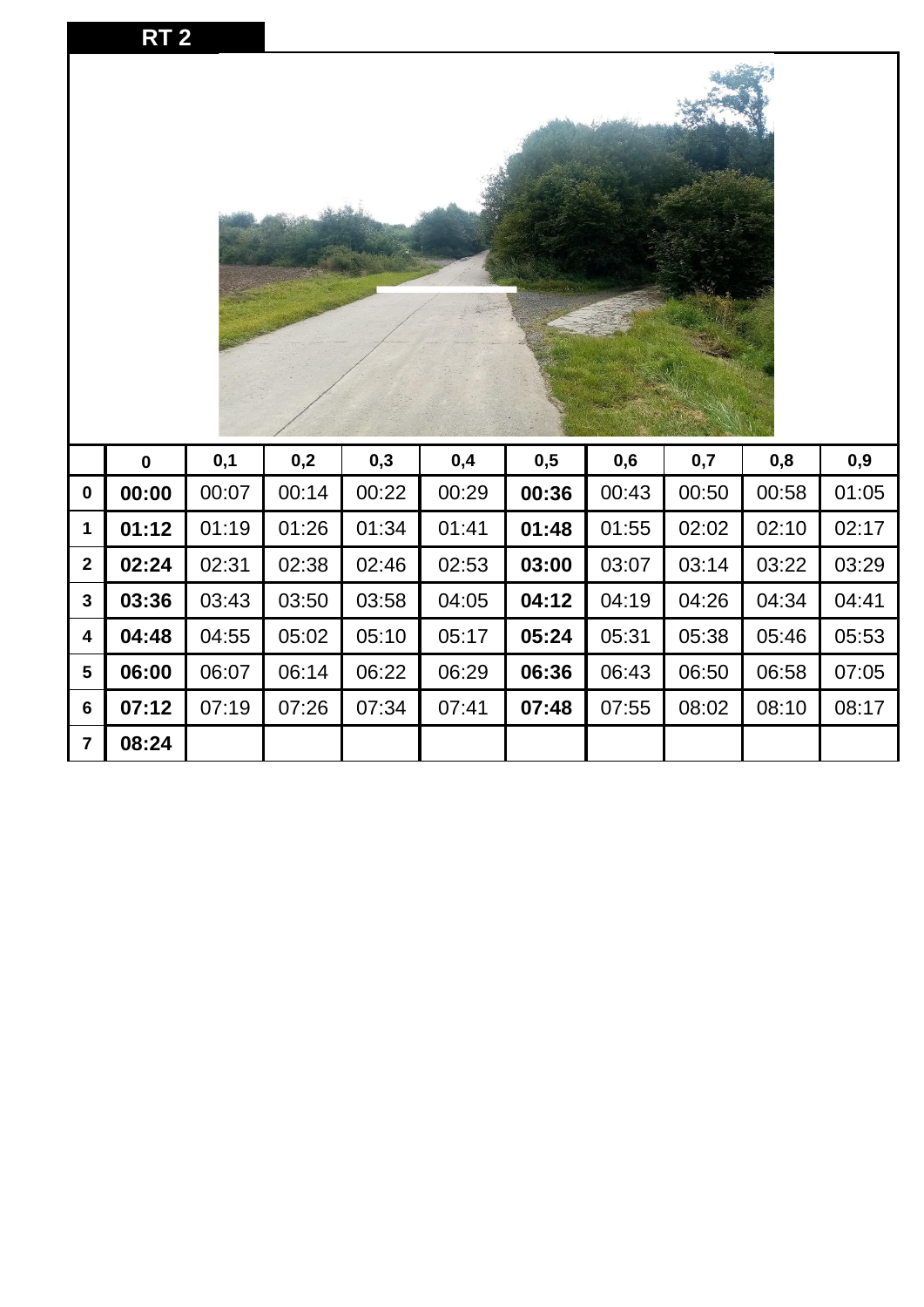|                         | RT <sub>3</sub> |       |       |       |       |       |       |       |       |       |
|-------------------------|-----------------|-------|-------|-------|-------|-------|-------|-------|-------|-------|
|                         |                 |       |       |       |       |       |       |       |       |       |
|                         | $\mathbf 0$     | 0,1   | 0,2   | 0,3   | 0,4   | 0,5   | 0,6   | 0,7   | 0,8   | 0,9   |
| $\mathbf 0$             | 00:00           | 00:07 | 00:14 | 00:22 | 00:29 | 00:36 | 00:43 | 00:50 | 00:58 | 01:05 |
| $\mathbf 1$             | 01:12           | 01:19 | 01:26 | 01:34 | 01:41 | 01:48 | 01:55 | 02:02 | 02:10 | 02:17 |
| $\overline{2}$          | 02:24           | 02:31 | 02:38 | 02:46 | 02:53 | 03:00 | 03:07 | 03:14 | 03:22 | 03:29 |
| $\mathbf{3}$            | 03:36           | 03:43 | 03:50 | 03:58 | 04:05 | 04:12 | 04:19 | 04:26 | 04:34 | 04:41 |
| $\overline{\mathbf{4}}$ | 04:48           | 04:55 | 05:02 | 05:10 | 05:17 | 05:24 | 05:31 | 05:38 | 05:46 | 05:53 |
| 5                       | 06:00           | 06:07 | 06:14 | 06:24 | 06:33 | 06:40 | 06:47 | 06:55 | 07:02 | 07:09 |
| $6\phantom{1}$          | 07:16           | 07:23 | 07:31 | 07:38 | 07:45 | 07:52 | 07:59 | 08:07 | 08:14 | 08:21 |
| $\overline{7}$          | 08:28           | 08:35 |       |       |       |       |       |       |       |       |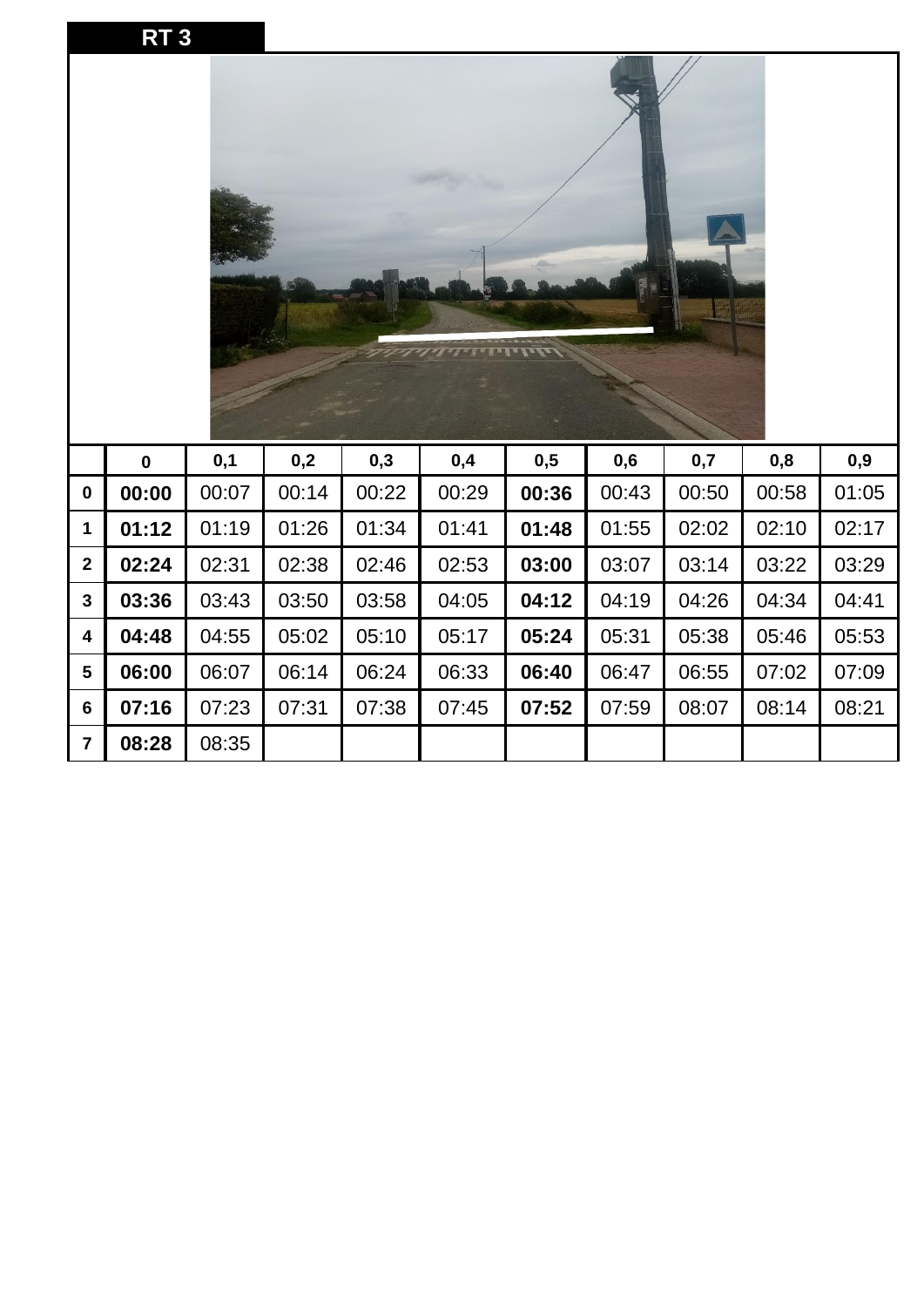|                         | <b>RT4</b> |       |       |       |       |       |       |       |       |       |
|-------------------------|------------|-------|-------|-------|-------|-------|-------|-------|-------|-------|
|                         |            |       |       |       |       |       |       |       |       |       |
|                         | $\pmb{0}$  | 0,1   | 0,2   | 0,3   | 0,4   | 0,5   | 0,6   | 0,7   | 0,8   | 0,9   |
| $\boldsymbol{0}$        | 00:00      | 00:07 | 00:14 | 00:22 | 00:29 | 00:36 | 00:43 | 00:50 | 00:58 | 01:05 |
| 1                       | 01:12      | 01:19 | 01:26 | 01:38 | 01:50 | 02:02 | 02:14 | 02:24 | 02:31 | 02:38 |
| $\mathbf{2}$            | 02:46      | 02:53 | 03:00 | 03:07 | 03:14 | 03:22 | 03:29 | 03:36 | 03:43 | 03:50 |
| 3                       | 03:58      | 04:05 | 04:12 | 04:19 | 04:26 | 04:34 | 04:41 | 04:48 | 04:55 | 05:02 |
| 4                       | 05:10      | 05:17 | 05:24 | 05:31 | 05:38 | 05:46 | 05:53 | 06:00 | 06:07 | 06:14 |
| 5                       | 06:22      | 06:29 | 06:36 | 06:44 | 06:52 | 07:00 | 07:08 | 07:16 | 07:24 | 07:32 |
| 6                       | 07:40      | 07:48 | 07:55 | 08:02 | 08:09 | 08:17 | 08:24 | 08:31 | 08:38 | 08:45 |
| $\overline{\mathbf{7}}$ | 08:53      | 09:00 | 09:07 | 09:14 | 09:21 | 09:29 | 09:36 | 09:43 | 09:50 | 09:57 |
| 8                       | 10:05      | 10:12 | 10:19 | 10:26 | 10:33 | 10:41 | 10:48 | 10:55 | 11:02 | 11:09 |
| 9                       | 11:17      | 11:24 | 11:31 | 11:38 | 11:45 | 11:53 | 12:00 | 12:07 | 12:14 | 12:21 |
| 10                      | 12:29      | 12:36 | 12:43 | 12:50 | 12:57 | 13:05 | 13:12 | 13:19 | 13:26 | 13:33 |
| 11                      | 13:41      | 13:48 | 13:55 | 14:02 | 14:09 |       |       |       |       |       |